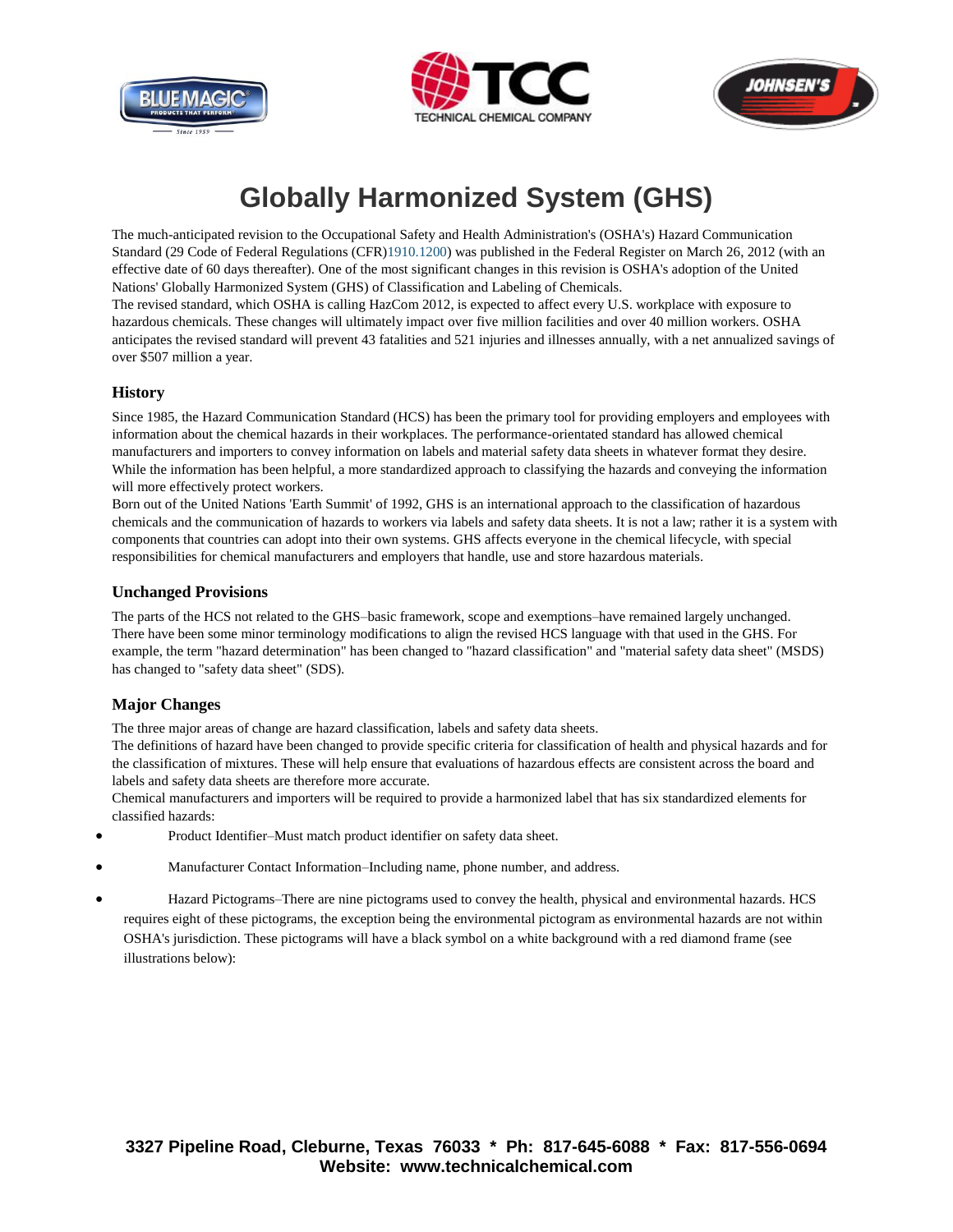

Signal Word–Either DANGER or WARNING depending upon hazard severity.

Hazard Statements–Standardized sentences that describe the level of the hazards.

Precautionary Statements–Steps employees can take to protect themselves.

OSHA has indicated that it will continue to give employers the flexibility to determine what types of workplace labels will be required. Employers have the ability to choose to label workplace containers either with the same label that the chemical manufacturer or importer used on shipped containers or with alternate labels that meet the requirements of the standard. Safety data sheets (SDS) remain the backbone of HCS. With the revision there is a name and formatting change. The M is dropped from MSDS and more importantly a standardized 16 section format with a required ordering of sections is mandatory. This format is essentially the American National Standard for Hazardous Workplace Chemicals–Hazard Evaluation and Safety Data Sheet and Precautionary Labeling Preparation, ANSI Z400.1/Z129.1-2010. The sections, in order, are:

- 1. Identification
- 2. Hazard(s) Identification
- 3. Composition/Ingredient Information
- 4. First-Aid Measures
- 5. Fire-Fighting Measures
- 6. Accidental Release Measures
- 7. Handling and Storage
- 8. Exposure Control/Personal Protection
- 9. Physical & Chemical Properties
- 10. Stability & Reactivity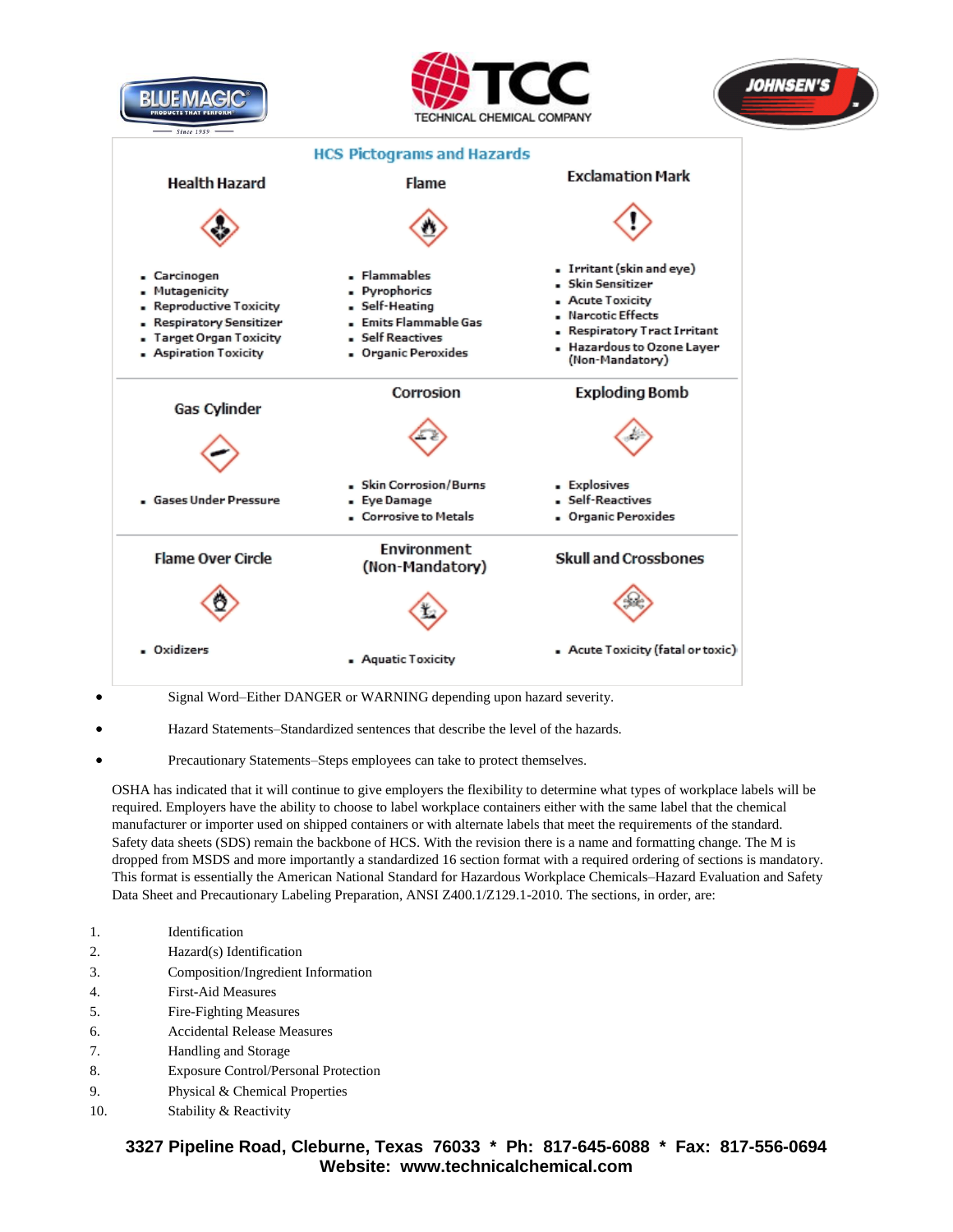





- 11. Toxicological Information
- 12. Ecological Information
- 13. Disposal Considerations
- 14. Transport Information
- 15. Regulatory Information
- 16. Other Information

To be compliant, an SDS needs all 16 sections; however, OSHA will not be enforcing sections 12-15, which fall outside their jurisdiction.

# **Effective Dates**

Employers must train workers on the new label elements and SDS format by December 1, 2013. Chemical manufacturers, importers, distributors, and employers must comply with all modified provisions of the final rule by June 1, 2015. However, distributors may ship products labeled by manufacturers under the old system until December 1, 2015. By June 1, 2016, employers must update alternative workplace labeling and hazard communication programs as necessary, and provide additional worker training for new identified physical and health hazards.

The table below summarizes the phase-in dates required under the revised Hazard Communication Standard (HCS):

| <b>Effective</b><br><b>Completion Date</b>                                      | Requirement(s)                                                                                                                                                                                   | Who                                                                        |
|---------------------------------------------------------------------------------|--------------------------------------------------------------------------------------------------------------------------------------------------------------------------------------------------|----------------------------------------------------------------------------|
|                                                                                 |                                                                                                                                                                                                  |                                                                            |
| December 1, 2013                                                                | Train employees on the new label elements and<br>safety data sheet (SDS) format.                                                                                                                 | Employers                                                                  |
|                                                                                 |                                                                                                                                                                                                  |                                                                            |
| June 1, 2015*<br>December 1, 2015                                               | Compliance with all modified provisions of this<br>final rule, except: The Distributor shall not ship<br>containers labeled by the chemical manufacturer or<br>importer unless it is a GHS label | Chemical<br>manufacturers,<br>importers, distributors<br>and employers     |
|                                                                                 |                                                                                                                                                                                                  |                                                                            |
| June 1, 2016                                                                    | Update alternative workplace labeling and hazard<br>communication program as necessary, and provide<br>additional employee training for newly identified<br>physical or health hazards.          | Employers                                                                  |
|                                                                                 |                                                                                                                                                                                                  |                                                                            |
| <b>Transition Period to</b><br>the effective<br>completion dates<br>noted above | May comply with either 29 CFR 1910.1200(the<br>final standard), or the current standard, or both                                                                                                 | Chemical<br>manufacturers.<br>importers,<br>distributors, and<br>employers |

**3327 Pipeline Road, Cleburne, Texas 76033 \* Ph: 817-645-6088 \* Fax: 817-556-0694 Website: www.technicalchemical.com**